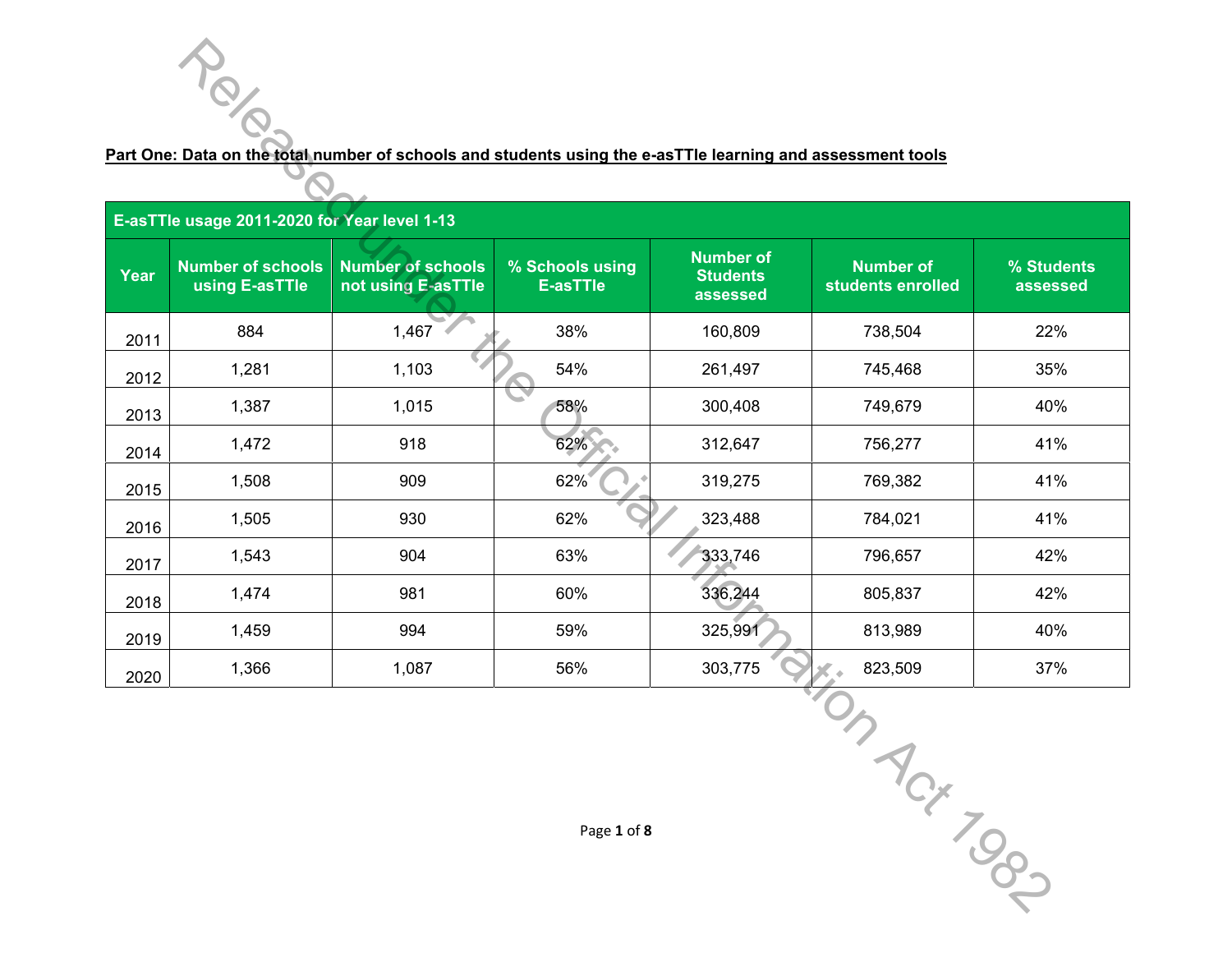## **Part Two: Data on the total number of schools and students using the different types of e-asTTle assessments - reading, mathematics, writing, and in pānui, pāngarau, and tuhituhi**

|      | Part Two: Data on the total number of schools and students using the different types of e-asTTIe assessments - reading, |                                                |                                    |                                                 |                                              |                        |
|------|-------------------------------------------------------------------------------------------------------------------------|------------------------------------------------|------------------------------------|-------------------------------------------------|----------------------------------------------|------------------------|
|      | mathematics, writing, and in panui, pangarau, and tuhituhi                                                              |                                                |                                    |                                                 |                                              |                        |
|      | <b>E-asTTle usage in Reading</b>                                                                                        |                                                |                                    |                                                 |                                              |                        |
| Year | <b>Number of schools</b><br>using E-asTTle                                                                              | <b>Number of schools</b><br>not using E-asTTle | % Schools using<br><b>E-asTTle</b> | <b>Number of</b><br><b>Students</b><br>assessed | <b>Number of</b><br>students not<br>assessed | % Students<br>assessed |
| 2011 | 778                                                                                                                     | 1,573                                          | 33%                                | 139,052                                         | 738,504                                      | 19%                    |
| 2012 | 951                                                                                                                     | 1,433                                          | 40%                                | 169,430                                         | 745,468                                      | 23%                    |
| 2013 | 1,039                                                                                                                   | 1,363                                          | 43%                                | 184,888                                         | 749,679                                      | 25%                    |
| 2014 | 1,055                                                                                                                   | 1,335                                          | 44%                                | 186,472                                         | 756,277                                      | 25%                    |
| 2015 | 1,123                                                                                                                   | 1,294                                          | 46%                                | 192,065                                         | 769,382                                      | 25%                    |
| 2016 | 1,096                                                                                                                   | 1,339                                          | 45%                                | 194,511                                         | 784,021                                      | 25%                    |
| 2017 | 1,146                                                                                                                   | 1,301                                          | 47%                                | 201,344                                         | 796,657                                      | 25%                    |
| 2018 | 1,110                                                                                                                   | 1,345                                          | 45%                                | 204,838                                         | 805,837                                      | 25%                    |
| 2019 | 1,140                                                                                                                   | 1,313                                          | 46%                                | 205,487                                         | 813,989                                      | 25%                    |
| 2020 | 1,066                                                                                                                   | 1,387                                          | 43%                                | 195,635                                         | 823,509                                      | 24%                    |
|      | <b>E-asTTle usage in Mathematics</b>                                                                                    |                                                |                                    |                                                 |                                              |                        |
| Year | <b>Number of schools</b><br>using E-asTTle                                                                              | <b>Number of schools</b><br>not using E-asTTle | % Schools using<br><b>E-asTTle</b> | <b>Number of</b><br><b>Students</b><br>assessed | <b>Number of</b><br>students not<br>assessed | % Students<br>assessed |
| 2011 | 652                                                                                                                     | 1,699                                          | 28%                                | 102,393                                         | 738,504                                      | 14%                    |
| 2012 | 809                                                                                                                     | 1,575                                          | 34%                                | 129,625                                         | 745,468                                      | 17%                    |
| 2013 | 860                                                                                                                     | 1,542                                          | 36%                                | 139,940                                         | 749,679                                      | 19%                    |
| 2014 | 889                                                                                                                     | 1,501                                          | 37%                                | 144,219                                         | 756,277                                      | 19%                    |
| 2015 | 913                                                                                                                     | 1,504                                          | 38%                                | 147,735                                         | 769,382                                      | 19%                    |
| 2016 | 913                                                                                                                     | 1,522                                          | 37%                                | 154,148                                         | 784,021                                      | 20%                    |
| 2017 | 994                                                                                                                     | 1,453                                          | 41%                                | 163,132                                         | 796,657                                      | 20%                    |
| 2018 | 987                                                                                                                     | 1,468                                          | 40%                                | 167,681                                         | 805,837                                      | 21%                    |
| 2019 | 1,000                                                                                                                   | 1,453                                          | 41%                                | 170,605                                         | 813,989                                      | 21%                    |
| 2020 | 939                                                                                                                     | 1,514                                          | 38%                                | 164,846                                         | 823,509                                      | 20%                    |
|      |                                                                                                                         |                                                | Page 2 of 8                        |                                                 |                                              | <b>POOT</b>            |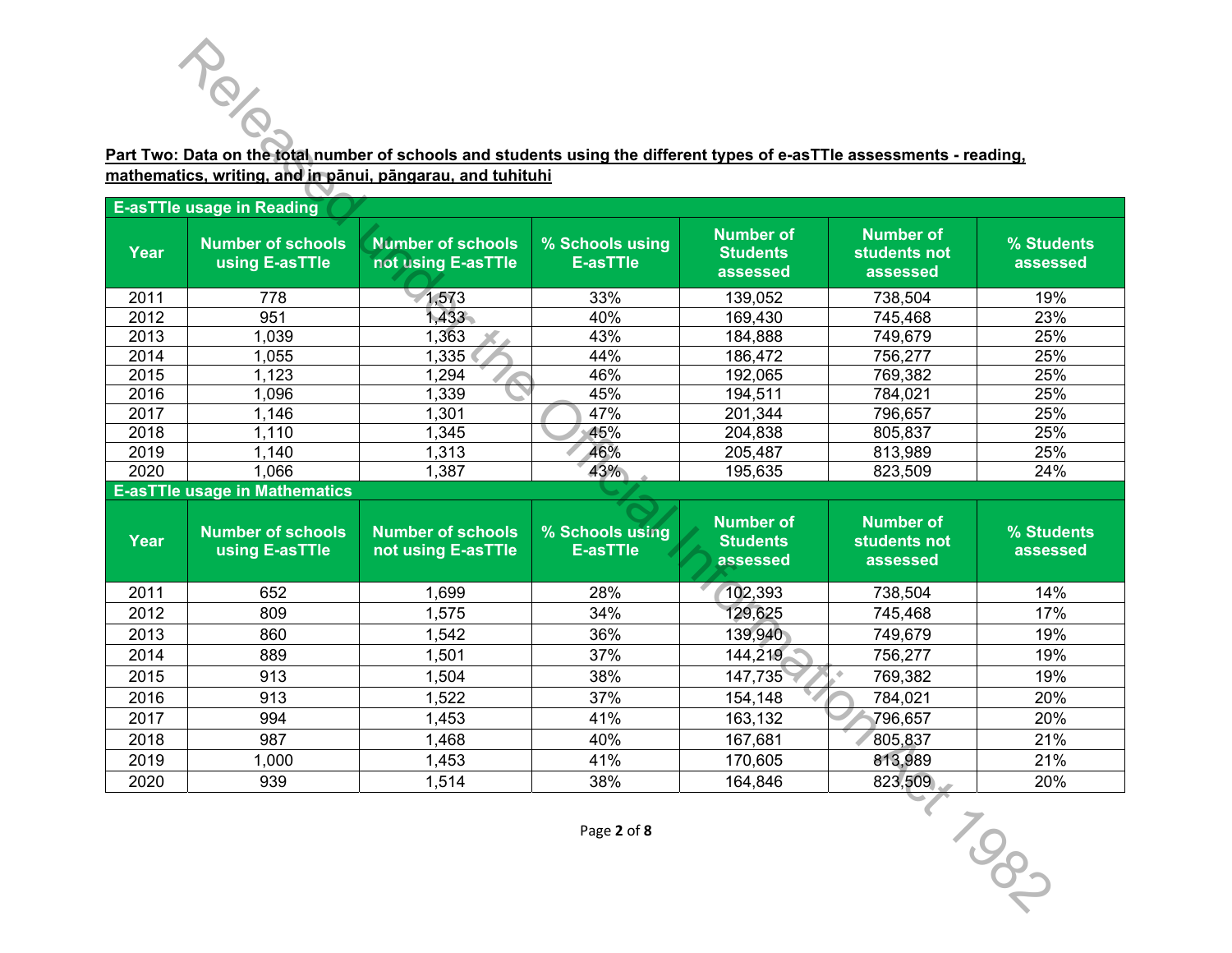

|              | $\mathscr{S}_{\infty}$                     |                                                |                                    |                                                 |                                              |                        |
|--------------|--------------------------------------------|------------------------------------------------|------------------------------------|-------------------------------------------------|----------------------------------------------|------------------------|
|              | <b>E-asTTle usage in Writing</b>           |                                                |                                    |                                                 |                                              |                        |
| Year         | <b>Number of schools</b><br>using E-asTTle | <b>Number of schools</b><br>not using E-asTTle | % Schools using<br><b>E-asTTle</b> | <b>Number of</b><br><b>Students</b><br>assessed | <b>Number of</b><br>students not<br>assessed | % Students<br>assessed |
| 2011         |                                            |                                                |                                    |                                                 |                                              |                        |
| 2012         | 877                                        | 1,507                                          | 37%                                | 148,927                                         | 745,468                                      | 20%                    |
| 2013         | 984                                        | 1,418                                          | 41%                                | 188,804                                         | 749,679                                      | 25%                    |
| 2014         | 1,099                                      | 1,291                                          | 46%                                | 205,996                                         | 756,277                                      | 27%                    |
| 2015         | 1,122                                      | ,295                                           | 46%                                | 205,482                                         | 769,382                                      | 27%                    |
| 2016<br>2017 | 1,134                                      | 1,301<br>1,307                                 | 47%<br>47%                         | 209,813                                         | 784,021                                      | 27%<br>27%             |
| 2018         | 1,140<br>1,018                             | 1,437                                          | 41%                                | 215,055<br>210,431                              | 796,657<br>805,837                           | 26%                    |
| 2019         | 951                                        | 1,502                                          | 39%                                | 194,301                                         | 813,989                                      | 24%                    |
| 2020         | 829                                        | 1,624                                          | 34%                                | 164,924                                         | 823,509                                      | 20%                    |
|              | E-asTTle usage in Pānui                    |                                                |                                    |                                                 |                                              |                        |
| Year         | <b>Number of schools</b><br>using E-asTTle | <b>Number of schools</b><br>not using E-asTTle | % Schools using<br><b>E-asTTie</b> | <b>Number of</b><br><b>Students</b><br>assessed | <b>Number of</b><br>students enrolled        | % Students<br>assessed |
| 2011         | 37                                         | 2,314                                          | 1.57%                              | 891                                             | 738,504                                      | 0.12%                  |
| 2012         | 40                                         | 2,344                                          | 1.68%                              | 1,091                                           | 745,468                                      | 0.15%                  |
| 2013         | 37                                         | 2,365                                          | 1.54%                              | 959                                             | 749,679                                      | 0.13%                  |
| 2014         | 27                                         | 2,363                                          | 1.13%                              | 808                                             | 756,277                                      | 0.11%                  |
| 2015         | 30                                         | 2,387                                          | 1.24%                              | 756                                             | 769,382                                      | 0.10%                  |
| 2016         | 21                                         | 2,414                                          | 0.86%                              | 827                                             | 784,021                                      | 0.11%                  |
| 2017         | 33                                         | 2,414                                          | 1.35%                              | 836                                             | 796,657                                      | 0.10%                  |
| 2018         | 29                                         | 2,426                                          | 1.18%                              | 838                                             | 805,837                                      | 0.10%                  |
| 2019         | 31                                         | 2,422                                          | 1.26%                              | 788                                             | 813,989                                      | 0.10%                  |
| 2020         | 35                                         | 2,418                                          | 1.43%                              | 811                                             | 823,509                                      | 0.10%                  |
|              |                                            |                                                | Page 3 of 8                        |                                                 |                                              | -170 <sub>00</sub>     |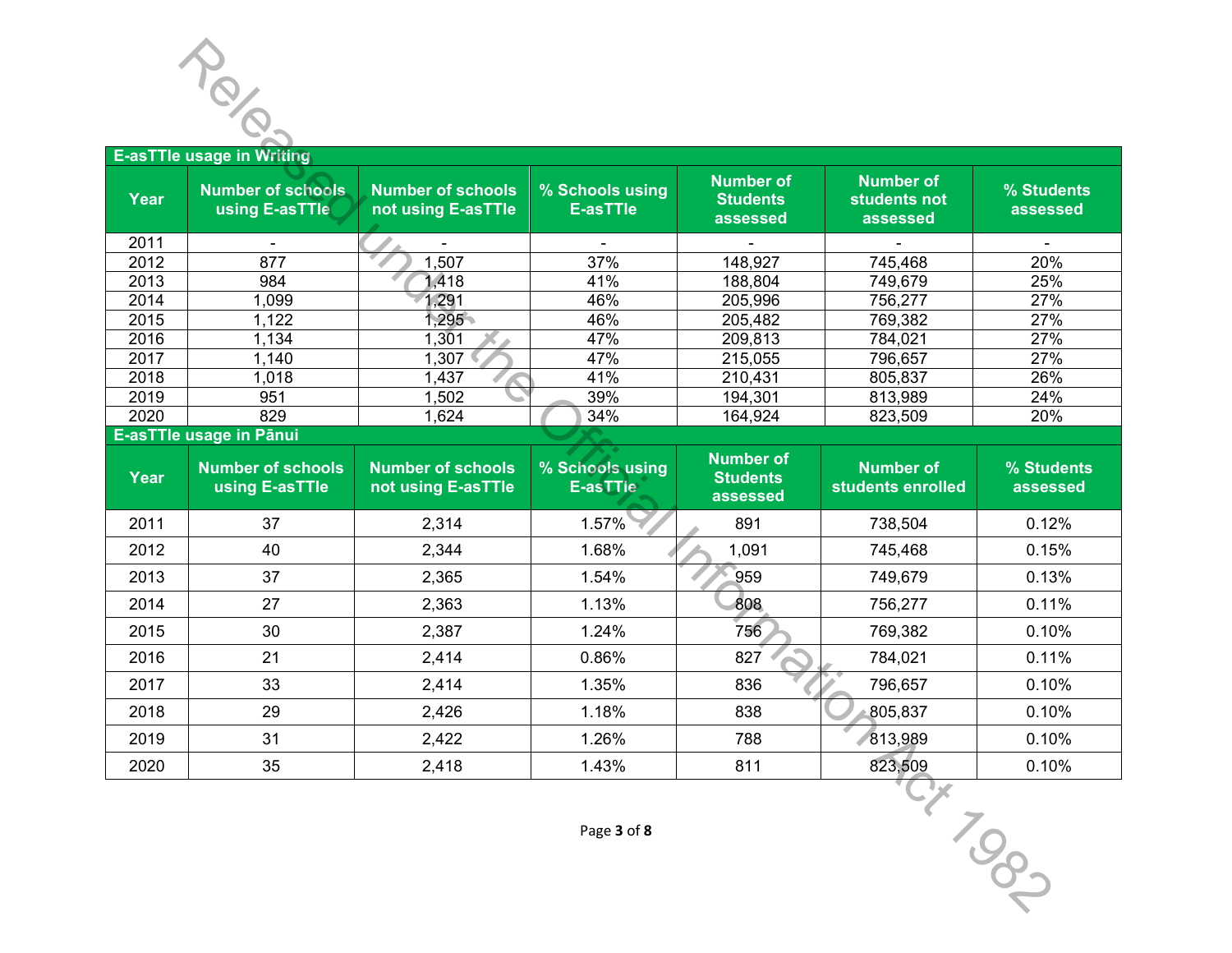

# **Year Number of schools using E-asTTle Number of schools not using E-asTTle % Schools using E-asTTle Number of Students assessed Number of students enrolled % Students assessed**  2011 14 2,337 0.60% 317 738,504 0.04% 2012 16 2,368 0.67% 416 745,468 0.06% 2013 20 2,382 0.83% 584 749,679 0.08% 2014 | 15 | 2,375 | 0.63% | 431 | 756,277 | 0.06% 2015 17 2,400 0.70% 476 769,382 0.06% 2016 13 2,422 0.53% 485 784,021 0.06% 2017 | 21 | 2,426 | 0.86% | 594 | 796,657 | 0.07% 2018 21 2,434 0.86% 673 805,837 0.08% 2019 22 2,431 0.90% 543 813,989 0.07% 2020 19 2,434 0.77% 401 823,509 0.05% **E-asTTle usage in Tuhituhi Year Number of schools using E-asTTle Number of schools not using E-asTTle % Schools using E-asTTle Number of Students assessed Number of students enrolled % Students assessed**  2011 **- Francisco Communication Communication** and the second communication of the second communication of the s 2012 12 2,372 0.50% 300 745,468 0.04% 2013 9 2,393 0.37% 211 749,679 0.03% 2014 10 2,380 0.42% 187 756,277 0.02% 2015 13 2,404 0.54% 320 769,382 0.04% 2016 7 2,428 0.29% 263 784,021 0.03% 2017 11 2,436 0.45% 297 796,657 0.04% 2018 16 2,439 0.65% 343 805,837 0.04% **Example 16 Fanginial Control Control Control Control Control Control Control Control Control Control Control Control Control Control Control Control Control Control Control Control Control Control Control Control Cont**

2019 | 12 | 2,441 | 0.49% | 324 *|* 813,989 | 0.04% 2020 12 2,441 0.49% 233 823,509 0.03%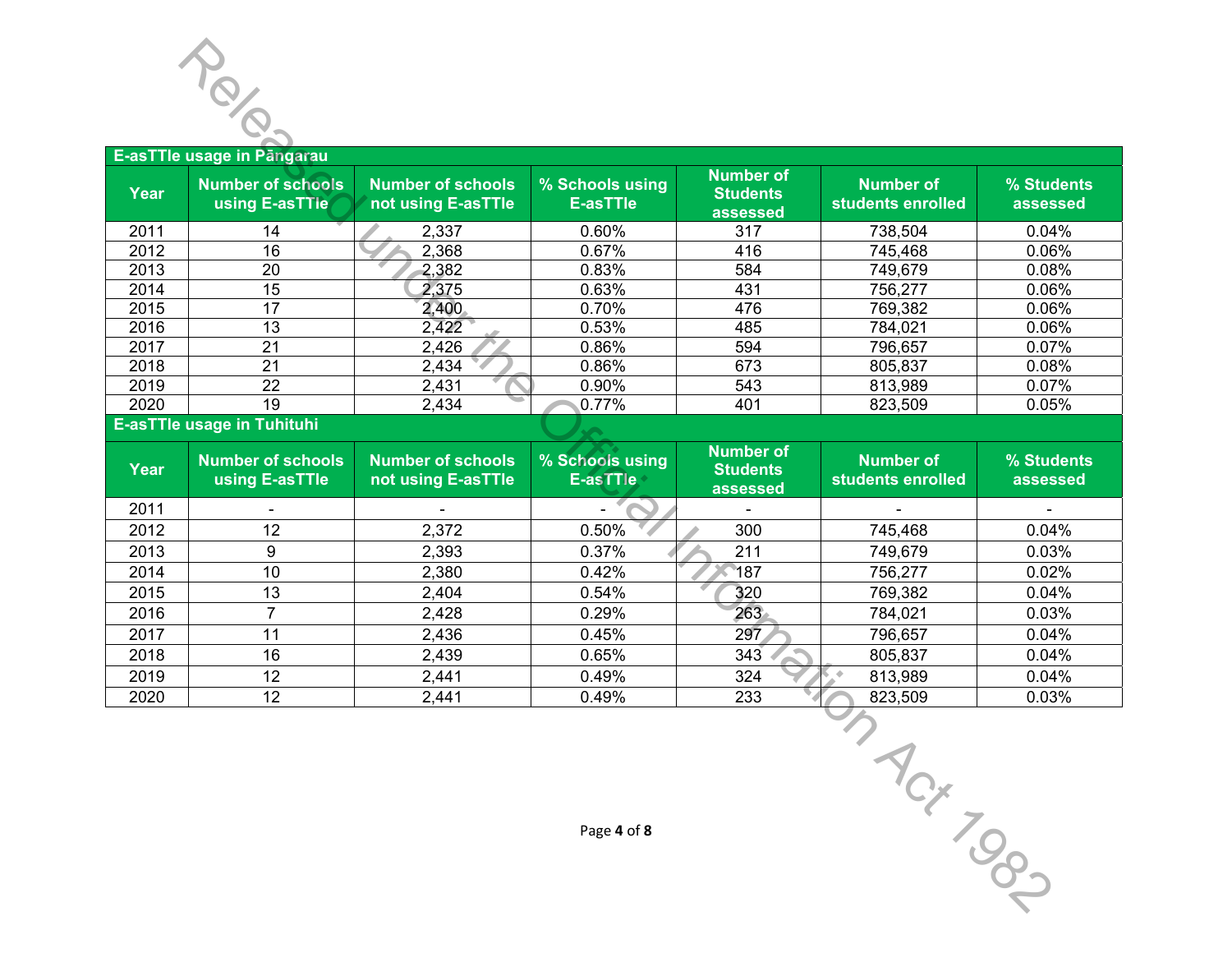### **Part Three: Data by year level on the use of the different types of e-asTTle learning and assessment tools - reading, mathematics, writing, and in pānui, pāngarau, and tuhituhi**

|                | Part Three: Data by year level on the use of the different types of e-asTTIe learning and assessment tools - reading, mathematics,<br>writing, and in pānui, pāngarau, and tuhituhi |                                                |                                    |                                                 |                                              |                        |
|----------------|-------------------------------------------------------------------------------------------------------------------------------------------------------------------------------------|------------------------------------------------|------------------------------------|-------------------------------------------------|----------------------------------------------|------------------------|
|                | <b>E-asTTle usage in Reading</b>                                                                                                                                                    |                                                |                                    |                                                 |                                              |                        |
| <b>Year</b>    | <b>Number of schools</b><br>using E-asTTle                                                                                                                                          | <b>Number of schools</b><br>not using E-asTTle | % Schools using<br><b>E-asTTle</b> | <b>Number of</b><br><b>Students</b><br>assessed | <b>Number of</b><br>students not<br>assessed | % Students<br>assessed |
| 1              | 70                                                                                                                                                                                  | 1,999                                          | 3%                                 | 87                                              | 660,663                                      | 0%                     |
| $\overline{c}$ | 213                                                                                                                                                                                 | 1,856                                          | 10%                                | 1,125                                           | 623,986                                      | 0%                     |
| 3              | 806                                                                                                                                                                                 | 1,271                                          | 39%                                | 28,689                                          | 618,895                                      | 5%                     |
| 4              | 1,151                                                                                                                                                                               | 927                                            | 55%                                | 164,741                                         | 612,489                                      | 27%                    |
| 5              | 1,252                                                                                                                                                                               | 825                                            | 60%                                | 207,889                                         | 607,648                                      | 34%                    |
| 6              | 1,276                                                                                                                                                                               | 805                                            | 61%                                | 216,536                                         | 602,896                                      | 36%                    |
| $\overline{7}$ | 1,004                                                                                                                                                                               | 684                                            | 59%                                | 307,856                                         | 605,607                                      | 51%                    |
| 8              | 998                                                                                                                                                                                 | 594                                            | 63%                                | 306,159                                         | 599,234                                      | 51%                    |
| 9              | 407                                                                                                                                                                                 | 158                                            | 72%                                | 346,346                                         | 590,412                                      | 59%                    |
| 10             | 394                                                                                                                                                                                 | 167                                            | 70%                                | 281,175                                         | 590,426                                      | 48%                    |
| 11             | 237                                                                                                                                                                                 | 314                                            | 43% +                              | 10,083                                          | 597,369                                      | 2%                     |
| 12             | 127                                                                                                                                                                                 | 416                                            | 23%                                | 2,257                                           | 549,821                                      | 0%                     |
| 13             | 88                                                                                                                                                                                  | 450                                            | 16%                                | 779                                             | 483,241                                      | 0%                     |
|                | <b>E-asTTle usage in Mathematics</b>                                                                                                                                                |                                                |                                    |                                                 |                                              |                        |
| <b>Year</b>    | <b>Number of schools</b><br>using E-asTTle                                                                                                                                          | <b>Number of schools</b><br>not using E-asTTle | % Schools using<br><b>E-asTTle</b> | <b>Number of</b><br><b>Students</b><br>assessed | <b>Number of</b><br>students not<br>assessed | % Students<br>assessed |
| 1              | 57                                                                                                                                                                                  | 2,012                                          | 3%                                 | 63                                              | 660,663                                      | 0%                     |
| $\overline{2}$ | 161                                                                                                                                                                                 | 1,908                                          | 8%                                 | 564                                             | 623,986                                      | 0%                     |
| 3              | 679                                                                                                                                                                                 | 1,398                                          | 33%                                | 21,468                                          | 618,895                                      | 3%                     |
| 4              | 1,043                                                                                                                                                                               | 1,035                                          | 50%                                | 121,744                                         | 612,489                                      | 20%                    |
| 5              | 1,171                                                                                                                                                                               | 906                                            | 56%                                | 159,612                                         | 607,648                                      | 26%                    |
| 6              | 1,206                                                                                                                                                                               | 875                                            | 58%                                | 166,862                                         | 602,896                                      | 28%                    |
| $\overline{7}$ | 955                                                                                                                                                                                 | 733                                            | 57%                                | 250,545                                         | 605,607                                      | 41%                    |
| 8              | 954                                                                                                                                                                                 | 638                                            | 60%                                | 249,587                                         | 599,234                                      | 42%                    |
| $\overline{9}$ | 371                                                                                                                                                                                 | 194                                            | 66%                                | 287,282                                         | 590,412                                      | 49%                    |
| 10             | 353                                                                                                                                                                                 | 208                                            | 63%                                | 220,486                                         | 590,426                                      | 37%                    |
|                |                                                                                                                                                                                     |                                                | Page 5 of 8                        |                                                 | <b>TOOS</b>                                  |                        |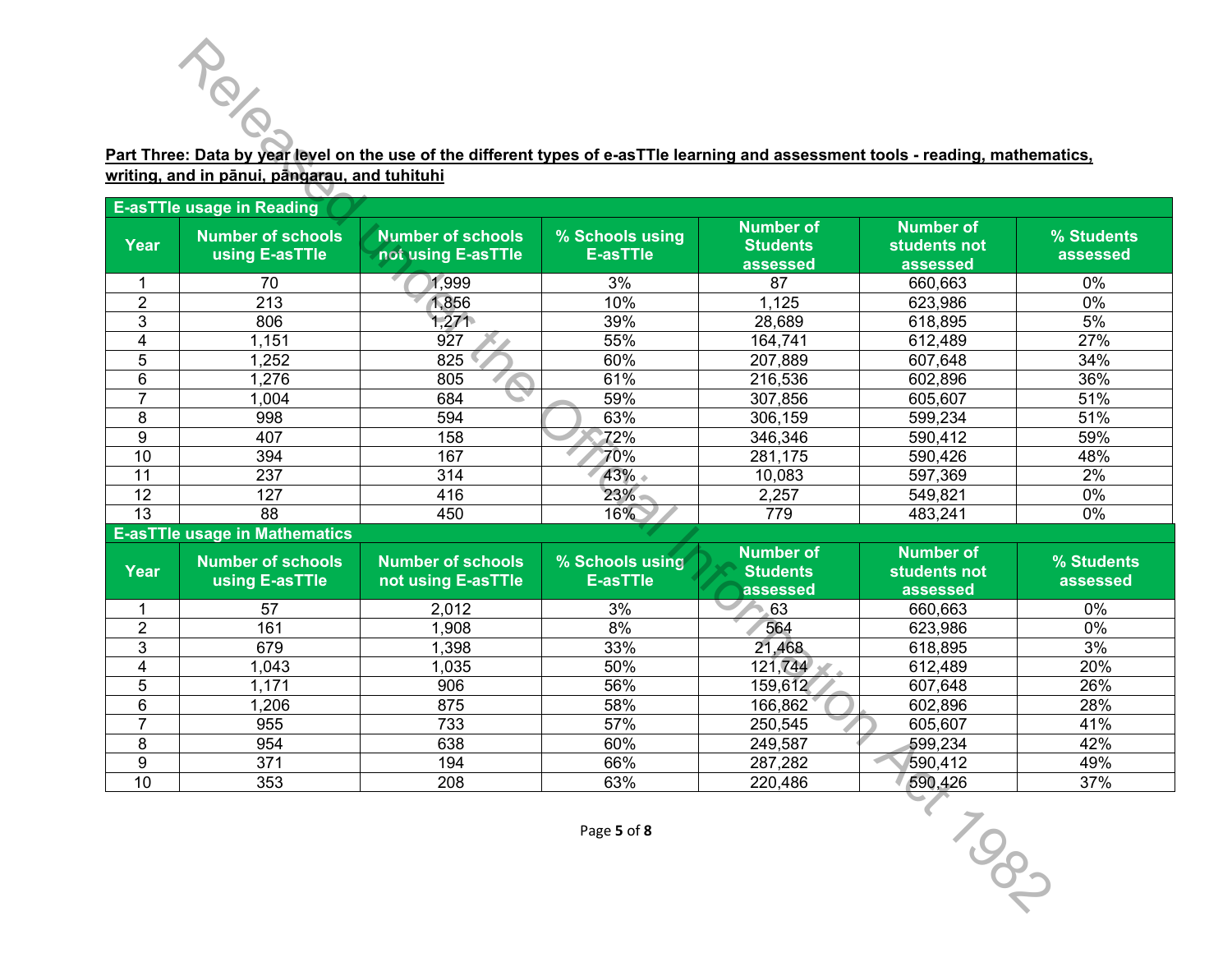

|                                    | 1ЯЛ.    | 367<br>JU        | 330 <sub>6</sub><br>JJ 70 | ⊿ ∧^<br>. U J | 597.369                    | $^{\circ}$ 0/         |
|------------------------------------|---------|------------------|---------------------------|---------------|----------------------------|-----------------------|
| $\overline{\phantom{a}}$<br>$\sim$ | 88      | $- -$<br>n<br>טי | 160/<br>$\mathbf{U}$ /(   | 700<br>. د ب  | 540.821<br>.uz             | $\Omega$ <sup>0</sup> |
| $\overline{\phantom{a}}$<br>ט ו    | --<br>ັ | 486              | 0%                        | QF<br>ົບ      | $\sim$ $\sim$ $\sim$<br>14 | 0%                    |

#### **E-asTTle usage in Writing**

|                     | TOLO                                       |                                                          |                                    |                                                 |                                              |                        |
|---------------------|--------------------------------------------|----------------------------------------------------------|------------------------------------|-------------------------------------------------|----------------------------------------------|------------------------|
| 11                  | 184                                        | 367                                                      | 33%                                | 5,193                                           | 597,369                                      | 1%                     |
| 12                  | 88                                         | 455                                                      | 16%                                | 723                                             | 549,821                                      | $0\%$                  |
| 13                  | 52                                         | 486                                                      | 10%                                | 195                                             | 483,241                                      | 0%                     |
|                     | <b>E-asTTle usage in Writing</b>           |                                                          |                                    |                                                 |                                              |                        |
| <b>Year</b>         | <b>Number of schools</b><br>using E-asTTle | <b>Number of</b><br>schools not using<br>E-asTTle        | % Schools using<br><b>E-asTTle</b> | <b>Number of</b><br><b>Students</b><br>assessed | <b>Number of</b><br>students not<br>assessed | % Students<br>assessed |
| 1                   | 1,070                                      | 999                                                      | 52%                                | 118,679                                         | 660,663                                      | 18%                    |
| $\overline{2}$      | 1,181                                      | 888                                                      | 57%                                | 157,547                                         | 623,986                                      | 25%                    |
| 3                   | 1,301                                      | 776<br>$\mathcal{R}$ .                                   | 63%                                | 190,155                                         | 618,895                                      | 31%                    |
| 4                   | 1,368                                      | 710                                                      | 66%                                | 208,906                                         | 612,489                                      | 34%                    |
| 5                   | 1,394                                      | 683                                                      | 67%                                | 215,445                                         | 607,648                                      | 35%                    |
| $6\phantom{1}6$     | 1,402                                      | 679                                                      | 67%                                | 213,011                                         | 602,896                                      | 35%                    |
| $\overline{7}$      | 1,040                                      | 648                                                      | 62%                                | 236,726                                         | 605,607                                      | 39%                    |
| 8                   | 1,008                                      | 584                                                      | 63%                                | 230,840                                         | 599,234                                      | 39%                    |
| 9                   | 261                                        | 304                                                      | 46%                                | 93,965                                          | 590,412                                      | 16%                    |
| 10                  | 249                                        | 312                                                      | 44%                                | 74,201                                          | 590,426                                      | 13%                    |
| 11                  | 84                                         | 467                                                      | 15%                                | 2,986                                           | 597,369                                      | 0%                     |
| 12                  | 35                                         | 508                                                      | 6%                                 | 713                                             | 549,821                                      | 0%                     |
| 13                  | 24                                         | 514                                                      | 4%                                 | 559                                             | 483,241                                      | 0%                     |
|                     | E-asTTle usage in Pānui                    |                                                          |                                    |                                                 |                                              |                        |
| <b>Year</b>         | <b>Number of schools</b><br>using E-asTTle | <b>Number of</b><br>schools not using<br><b>E-asTTle</b> | % Schools using<br><b>E-asTTle</b> | <b>Number of</b><br><b>Students</b><br>assessed | <b>Number of</b><br>students not<br>assessed | % Students<br>assessed |
| 1                   | $\overline{\phantom{a}}$                   |                                                          |                                    |                                                 |                                              |                        |
| $\overline{c}$      | 1                                          | 2,068                                                    | 0%                                 | $\overline{2}$                                  | 623,986                                      | 0.0%                   |
| 3                   | 17                                         | 2,060                                                    | 1%                                 | 50                                              | 618,895                                      | 0.0%                   |
| 4                   | 46                                         | 2,032                                                    | 2%                                 | 733                                             | 612,489                                      | 0.1%                   |
| 5                   | 58                                         | 2,019                                                    | 3%                                 | 990                                             | 607,648                                      | 0.2%                   |
| 6<br>$\overline{7}$ | 57<br>62                                   | 2,024<br>1,626                                           | 3%<br>4%                           | 1,105                                           | 602,896<br>605,607                           | 0.2%<br>0.3%           |
| $\,8\,$             | 59                                         | 1,533                                                    | 4%                                 | 2,011<br>1,873                                  | 599,234                                      | 0.3%                   |
|                     |                                            |                                                          | Page 6 of 8                        |                                                 | 1987                                         |                        |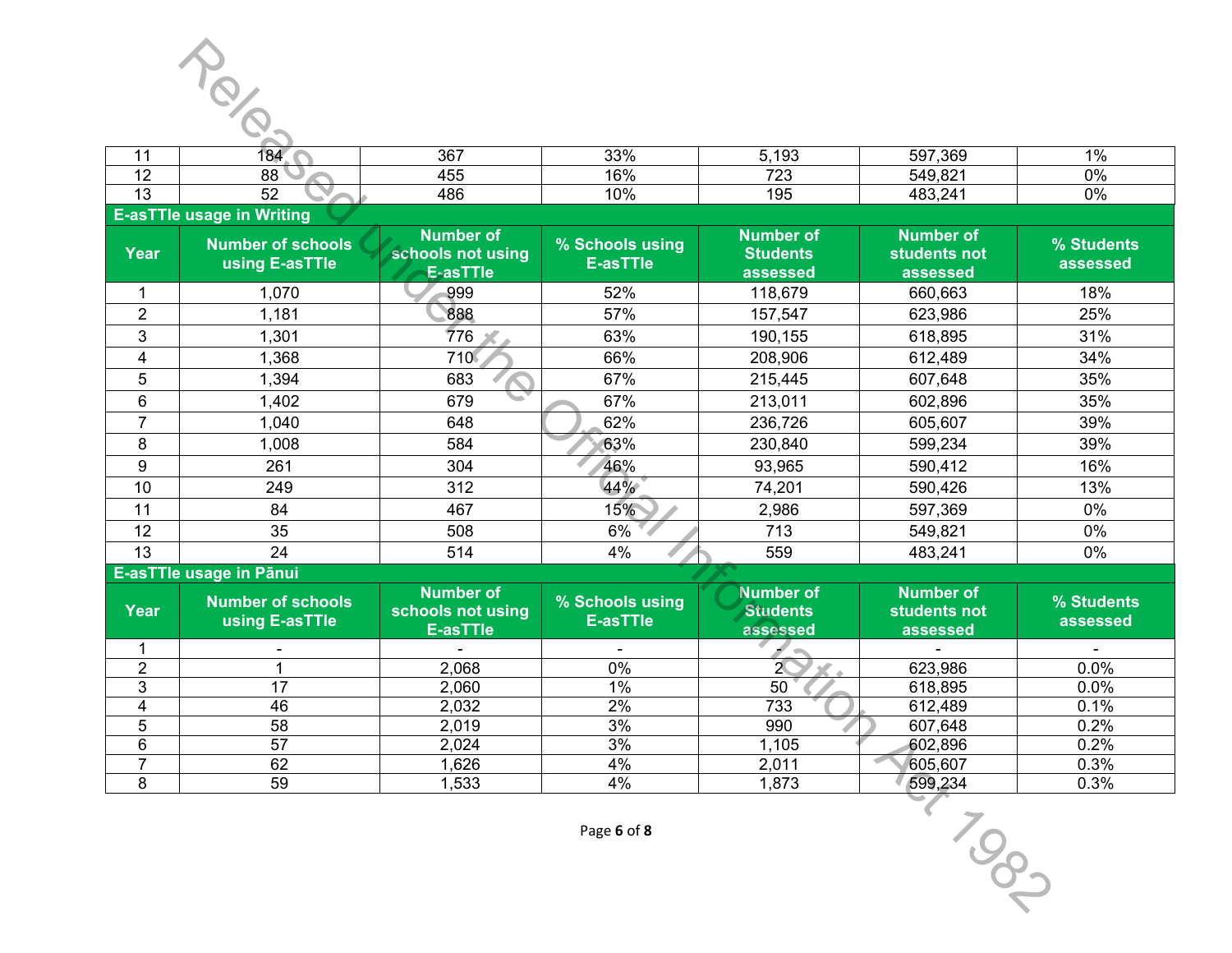

| 535<br>5%<br>590,412<br>.013<br>ഹ                             |      |
|---------------------------------------------------------------|------|
| vv                                                            | 0.2% |
| 533<br>637<br>590,426<br>5%<br>10<br>28 <sub>1</sub><br>טו    | 0.1% |
| 538<br>2%<br>597,369<br>119<br>د ا                            | 0.0% |
| $1\%$<br>549,821<br>537<br>$\overline{A}$<br>46<br>. <u>.</u> | 0.0% |
| 483,241<br>534<br>$\sqrt{2}$<br>$1\%$<br>0C<br>∠o<br>∪ו       | 0.0% |

#### **E-asTTle usage in Pāngarau**

| 9               | 30                                         | 535                                            | 5%                                 | 1,013                                           | 590,412                                      | 0.2%                   |
|-----------------|--------------------------------------------|------------------------------------------------|------------------------------------|-------------------------------------------------|----------------------------------------------|------------------------|
| 10              | 28 <sup>o</sup>                            | 533                                            | 5%                                 | 637                                             | 590,426                                      | 0.1%                   |
| 11              | 13                                         | 538                                            | 2%                                 | 119                                             | 597,369                                      | 0.0%                   |
| 12              | 6                                          | 537                                            | 1%                                 | 46                                              | 549,821                                      | 0.0%                   |
| $\overline{13}$ | 4                                          | 534                                            | $1\%$                              | $\overline{26}$                                 | 483,241                                      | 0.0%                   |
|                 | E-asTTle usage in Pāngarau                 |                                                |                                    |                                                 |                                              |                        |
| Year            | <b>Number of schools</b><br>using E-asTTle | <b>Number of schools</b><br>not using E-asTTle | % Schools using<br><b>E-asTTle</b> | <b>Number of</b><br><b>Students</b><br>assessed | <b>Number of</b><br>students not<br>assessed | % Students<br>assessed |
| $\mathbf{1}$    |                                            |                                                | $\overline{\phantom{0}}$           | $\overline{\phantom{a}}$                        |                                              |                        |
| $\overline{2}$  | $\mathbf{1}$                               | 2,068                                          | 0%                                 | $\overline{2}$                                  | 623,986                                      | 0.0%                   |
| 3               | 17                                         | 2,060                                          | 1%                                 | 76                                              | 618,895                                      | 0.0%                   |
| 4               | 31                                         | 2,047                                          | $1\%$                              | 406                                             | 612,489                                      | 0.1%                   |
| 5               | 41                                         | 2,036                                          | 2%                                 | 592                                             | 607,648                                      | 0.1%                   |
| 6               | 43                                         | 2,038                                          | 2%                                 | 762                                             | 602,896                                      | 0.1%                   |
| 7               | 43                                         | 1,645                                          | 3%                                 | 1,217                                           | 605,607                                      | 0.2%                   |
| 8               | 38                                         | 1,554                                          | 2%                                 | 1,124                                           | 599,234                                      | 0.2%                   |
| 9               | 22                                         | 543                                            | 4%                                 | 433                                             | 590,412                                      | 0.1%                   |
| 10              | 12                                         | 549                                            | 2%                                 | 280                                             | 590,426                                      | 0.0%                   |
| 11              | 4                                          | 547                                            | $1\%$                              | 23                                              | 597,369                                      | 0.0%                   |
| 12              | $\overline{2}$                             | 541                                            | 0%                                 | 5                                               | 549,821                                      | 0.0%                   |
| 13              |                                            | 538                                            | 0%                                 |                                                 | 483,241                                      | 0.0%                   |
|                 | <b>E-asTTle usage in Tuhituhi</b>          |                                                |                                    |                                                 |                                              |                        |
| Year            | <b>Number of schools</b><br>using E-asTTle | <b>Number of schools</b><br>not using E-asTTle | % Schools using<br><b>E-asTTle</b> | <b>Number of</b><br><b>Students</b><br>assessed | <b>Number of</b><br>students not<br>assessed | % Students<br>assessed |
| 1               | 10                                         | 2,059                                          | 0%                                 | 66                                              | 660,663                                      | $0.0\%$                |
| $\overline{2}$  | 11                                         | 2,058                                          | 1%                                 | 73                                              | 623,986                                      | 0.0%                   |
| $\overline{3}$  | 12                                         | 2,065                                          | $1\%$                              | 96                                              | 618,895                                      | 0.0%                   |
|                 |                                            |                                                | Page 7 of 8                        |                                                 | 1885                                         |                        |